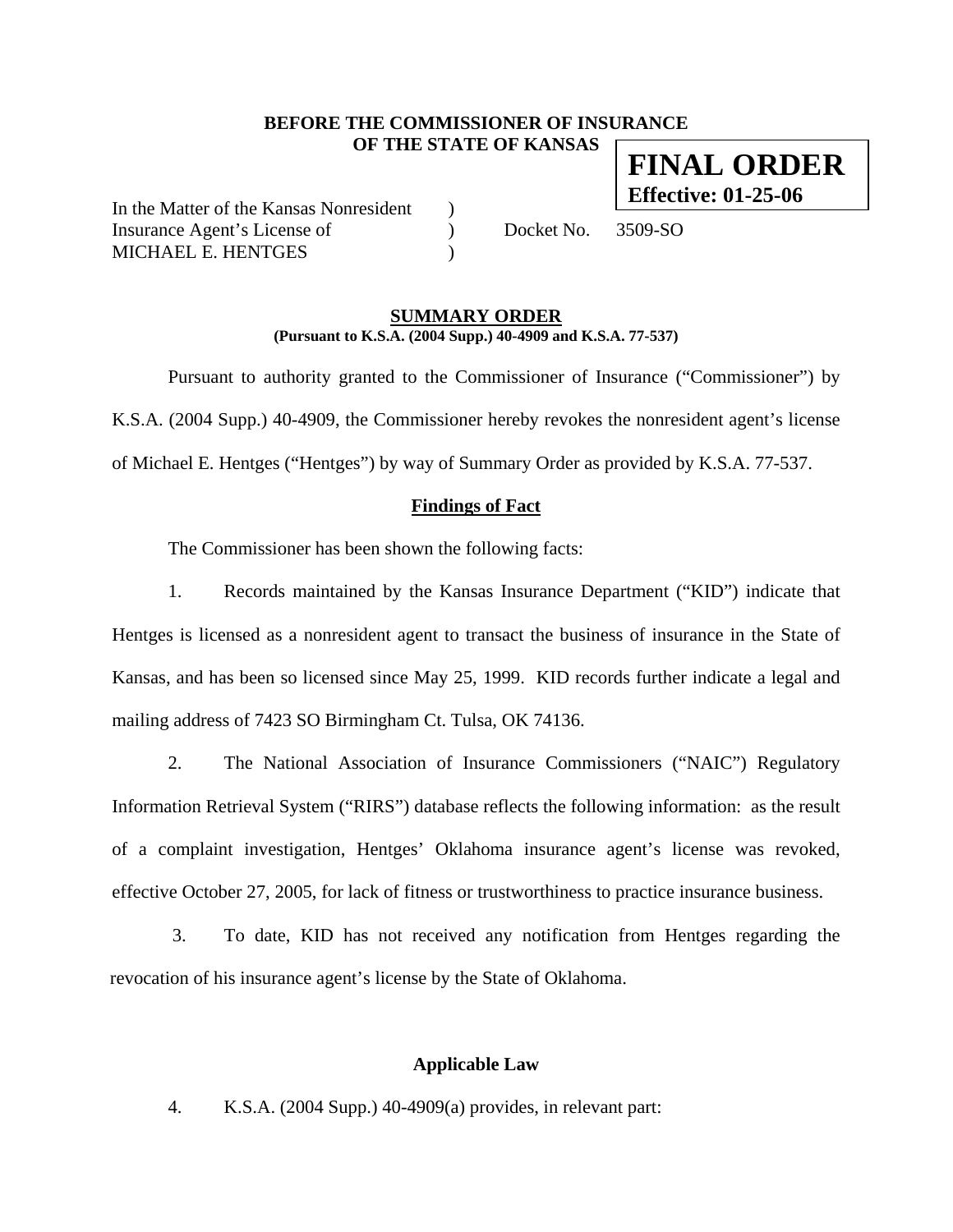"The commissioner may deny, suspend, revoke or refuse renewal of any license issued under this act if the commissioner finds that the applicant or license holder has . . . (2) Violated: (A) Any provision of chapter 40 of the Kansas Statutes Annotated, and amendments thereto, or any rule and regulation promulgated thereunder; (B) any subpoena or order of the commissioner; . . . (9) Had an insurance agent license, or its equivalent, denied, suspended or revoked in any other state, district or territory." K.S.A.  $(2004 \text{ Supp.}) 40-4909(a)$ .

5. Administrative regulations require that a person licensed in this state as an insurance agent shall, within 30 days of the occurrence, report enumerated events to the Commissioner. Among these events are disciplinary action against the agent's license by the insurance regulatory official of any other state or territory and a change of address. K.A.R. § 40- 7-9.

6. The Commissioner may revoke any license issued under the Insurance Agents Licensing Act if the Commissioner finds that the insurable interests of the public are not properly served under such license. K.S.A. (2004 Supp.) 40-4909(b).

#### **Conclusions of Law**

7. The Commissioner has jurisdiction over Hentges as well as the subject matter of this proceeding, and such proceeding is held in the public interest.

8. The Commissioner finds that Hentges' Kansas license may be revoked solely because he has had a license revoked in another state.

9. The Commissioner further concludes that Hentges violated the administrative regulation requiring a licensed agent to report disciplinary action by other states within 30 days by failing to report the disciplinary action in Oklahoma.

10. Accordingly, the Commissioner concludes that sufficient grounds exist for the revocation of the insurance agent's license of Michael E. Hentges pursuant to K.S.A. (2004 Supp.) 40-4909(a).

2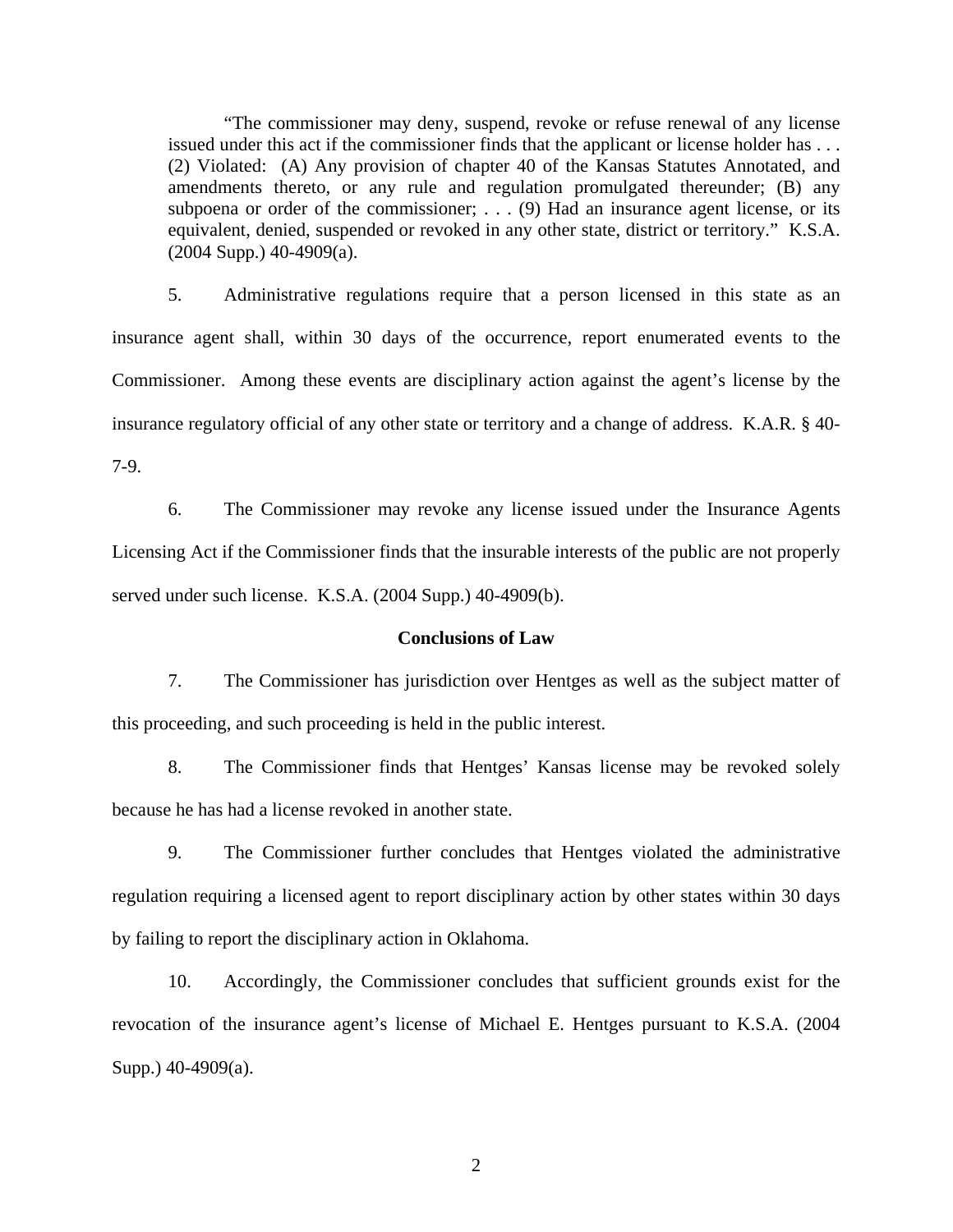11. Moreover, the Commissioner finds that Hentges has demonstrated irresponsibility in the conduct of business by failing to report the disciplinary action taken by Oklahoma to KID, and his insurance agent's license should be revoked pursuant to K.S.A. (2004 Supp.) 40-4909(b) for the protection of the insurable interests of the public.

12. Based on the facts and circumstances set forth herein, it appears that the use of summary proceedings in this matter is appropriate, in accordance with the provisions set forth in K.S.A. 77-537(a), in that the use of summary proceedings does not violate any provision of the law and the protection of the public interest does not require the KID to give notice and opportunity to participate to persons other than Michael E. Hentges.

**IT IS THEREFORE ORDERED BY THE COMMISSIONER OF INSURANCE THAT** the Kansas non-resident insurance agent's license of Michael E. Hentges is hereby **REVOKED**.

#### **Notice and Opportunity for Hearing**

Michael E. Hentges, within fifteen (15) days of service of this Summary Order, may file with the KID written request for a hearing on this Summary Order, as provided by K.S.A. 77- 542. In the event a hearing is requested, such request should be directed to John W. Campbell, General Counsel, Kansas Insurance Department, 420 S.W. 9<sup>th</sup> Street, Topeka, KS 66612.

 Any costs incurred as a result of conducting any administrative hearing shall be assessed against the agent/agency who is the subject of the hearing as provided by K.S.A. 40-4909(f). Costs shall include witness fees, mileage allowances, any costs associated with the reproduction of documents which become part of the hearing record, and the expense of making a record of the hearing.